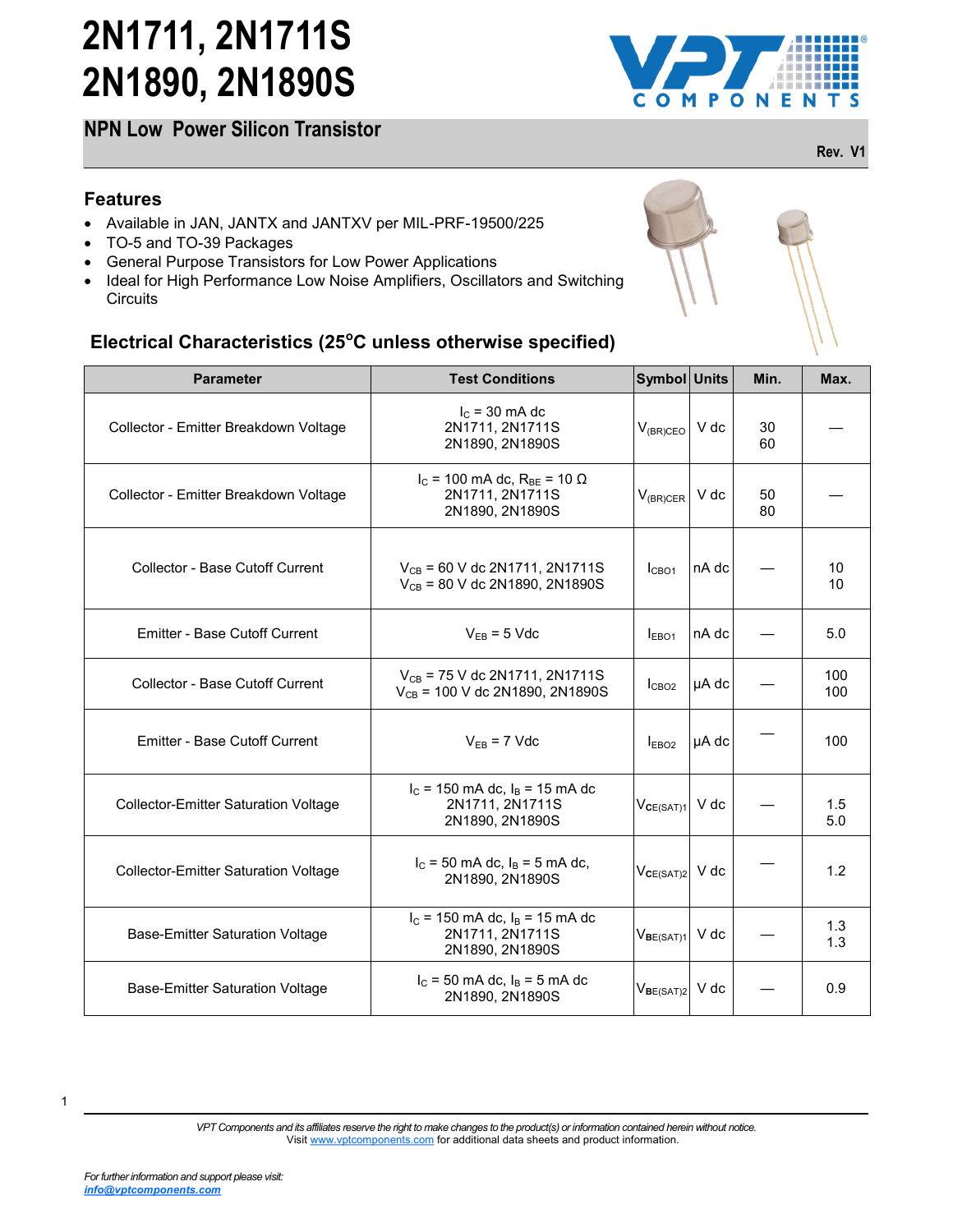**NPN Low Power Silicon Transistor** 



**Rev. V1**

### **Electrical Characteristics (25<sup>o</sup>C unless otherwise specified)**

| <b>Parameter</b>                                                                 | <b>Test Conditions</b>                                                                                          | Symbol Units                         |       | Min.       | Max.                         |
|----------------------------------------------------------------------------------|-----------------------------------------------------------------------------------------------------------------|--------------------------------------|-------|------------|------------------------------|
| Forward - Current Transfer Ratio                                                 | $V_{CE}$ = 10 V dc; l <sub>c</sub> = 10 µA dc<br>$V_{CE}$ = 10 V dc; $I_C$ = 150 mA dc                          | $h_{FE1}$<br>$h_{FE2}$               |       | 20<br>100  | 300                          |
| Forward - Current Transfer Ratio                                                 | $V_{CE}$ = 10 V dc; $I_C$ = 500 mA dc<br>2N1711, 2N1711S                                                        | $h_{FE3}$                            |       | 50         |                              |
| <b>Collector Base Cutoff Current</b>                                             | $T_A = 150^{\circ}C$<br>$V_{CB}$ = 60 V dc, 2N1711, 2N1711S<br>$V_{CB}$ = 80 V dc, 2N1890, 2N1890S              | I <sub>CBO3</sub>                    | µA dc |            | 10<br>15                     |
| Forward - Current Transfer Ratio                                                 | $T_A = -55^{\circ}$ C<br>$V_{CE}$ = 10 V dc; $I_C$ = 10 mA dc                                                   | $h_{FE4}$                            |       | 35         |                              |
| Small-Signal Short-Circuit Forward Current<br><b>Transfer Ratio</b>              | $V_{CE}$ = 5 V dc; $I_C$ = 1 mA dc; f = 1 kHz<br>$V_{CE}$ = 10 V dc; $I_C$ = 5 mA dc; f = 1 kHz                 | $h_{\text{fe1}}$<br>$h_{\text{fe2}}$ |       | 80<br>90   | 200<br>270                   |
| Magnitude of Small-Signal Short-Circuit<br><b>Forward Current Transfer Ratio</b> | $V_{CE}$ = 10 V dc; $I_C$ = 50 mA dc; f = 20 MHz                                                                | $h_{\text{fe}}$                      |       | 3.5        | 12                           |
| Small-Signal Short-Circuit Input Impedance                                       | $V_{CB}$ = 10 V dc; l <sub>c</sub> = 5 mA dc; f = 1 kHz                                                         | $h_{ib}$                             | Ω     | 4          | 8                            |
| Small-Signal Short-Circuit Input Admittance                                      | $V_{CB}$ = 10 V dc; $I_C$ = 5 mA dc; f = 1 kHz<br>2N1711, 2N1711S<br>2N1890, 2N1890S                            | $h_{ob}$                             | umhos | 0.0<br>0.0 | 1.0<br>.3                    |
| Small-Signal Open-Circuit Reverse Voltage<br><b>Transfer Ratio</b>               | $V_{CB}$ = 10 V dc; l <sub>c</sub> = 5 mA dc; f = 1 kHz<br>2N1711, 2N1711S<br>2N1890, 2N1890S                   | $h_{rb}$                             | umhos |            | $5x10^{-4}$<br>$1.5x10^{-4}$ |
| Open Circuit Output Capacitance                                                  | $V_{CB}$ = 10 V dc; $I_E$ = 0 mA dc;<br>$f = 100$ kHz $\leq f \leq 1$ mHz<br>2N1711, 2N1711S<br>2N1890, 2N1890S | $C_{\text{obo}}$                     | pF    | 8<br>5     | 25<br>15                     |
| Pulse Response                                                                   | Test condition A, except test circuit and<br>pulse requirements. See figure 6 of<br>MIL=PRF-19500/225           | $t_{on} + t_{off}$                   | ns    |            | 30                           |

<sup>2</sup>

*VPT Components and its affiliates reserve the right to make changes to the product(s) or information contained herein without notice.*  Visit [www.vptcomponents.com](http://www.vptcomponents.com) for additional data sheets and product information.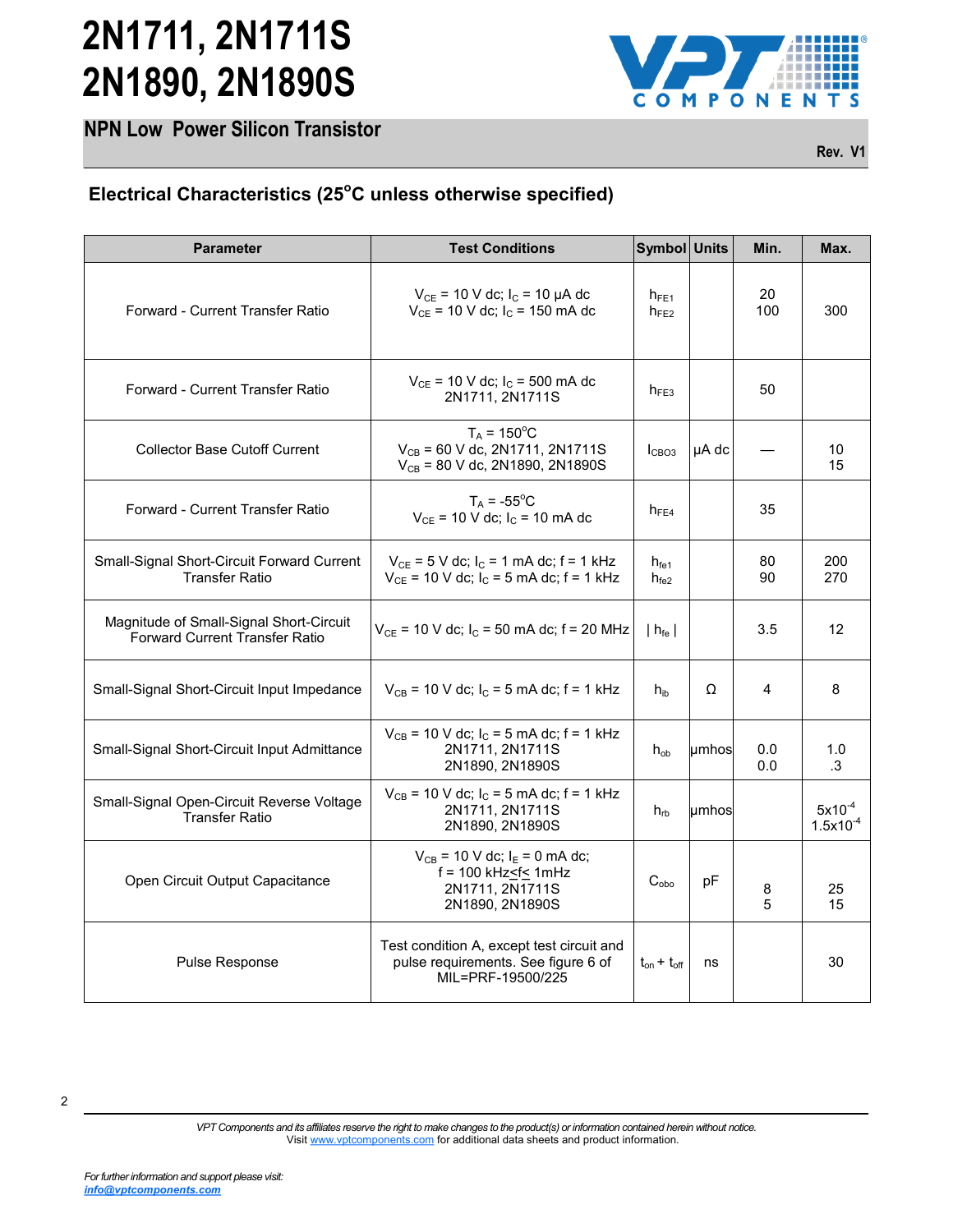



**Rev. V1**

| <b>Ratings</b>                                                                                                          | Symbol            | Value                                 |
|-------------------------------------------------------------------------------------------------------------------------|-------------------|---------------------------------------|
| Collector - Emitter Voltage<br>2N1711, 2N1711S<br>2N1890, 2N1890S                                                       | V <sub>CEO</sub>  | 30 V dc<br>60 V dc                    |
| Collector - Emitter Voltage<br>2N1711, 2N1711S<br>2N1890, 2N1890S                                                       | $V_{CER}$         | 50 V dc<br>80 V dc                    |
| Collector - Base Voltage<br>2N1711, 2N1711S<br>2N1890, 2N1890S                                                          | V <sub>CBO</sub>  | 75 V dc<br>100 V dc                   |
| Emitter - Base Voltage                                                                                                  | V <sub>EBO</sub>  | 7 V dc                                |
| <b>Collector Current</b>                                                                                                | $I_{\rm C}$       | 500 mA dc                             |
| <b>Total Power Dissipation</b><br>@ $T_c = +25^{\circ}C$<br>@ $T_A$ = +25°C                                             | $P_T^{(2)}$       | 3.0 W<br>0.8 W                        |
|                                                                                                                         |                   |                                       |
| Junction & Storage Temperature Range                                                                                    | $T_J$ , $T_{STG}$ | -65 $^{\circ}$ C to +200 $^{\circ}$ C |
| <b>Characteristics</b>                                                                                                  | <b>Symbol</b>     | Max. Value                            |
|                                                                                                                         | $R_{\theta JC}$   | 30°C/W                                |
| Thermal Characteristics <sup>(3)</sup><br>Thermal Resistance Junction to Case<br>Thermal Resistance Junction to Ambient | $R_{\theta JA}$   | 175°C/W                               |

### **Thermal Characteristics (3)**

| <b>Characteristics</b>                                                        | Symbol                            | Max. Value                            |
|-------------------------------------------------------------------------------|-----------------------------------|---------------------------------------|
| Thermal Resistance Junction to Case<br>Thermal Resistance Junction to Ambient | $R_{\theta$ JC<br>$R_{\theta JA}$ | $30^{\circ}$ C/W<br>$175^{\circ}$ C/W |
|                                                                               |                                   |                                       |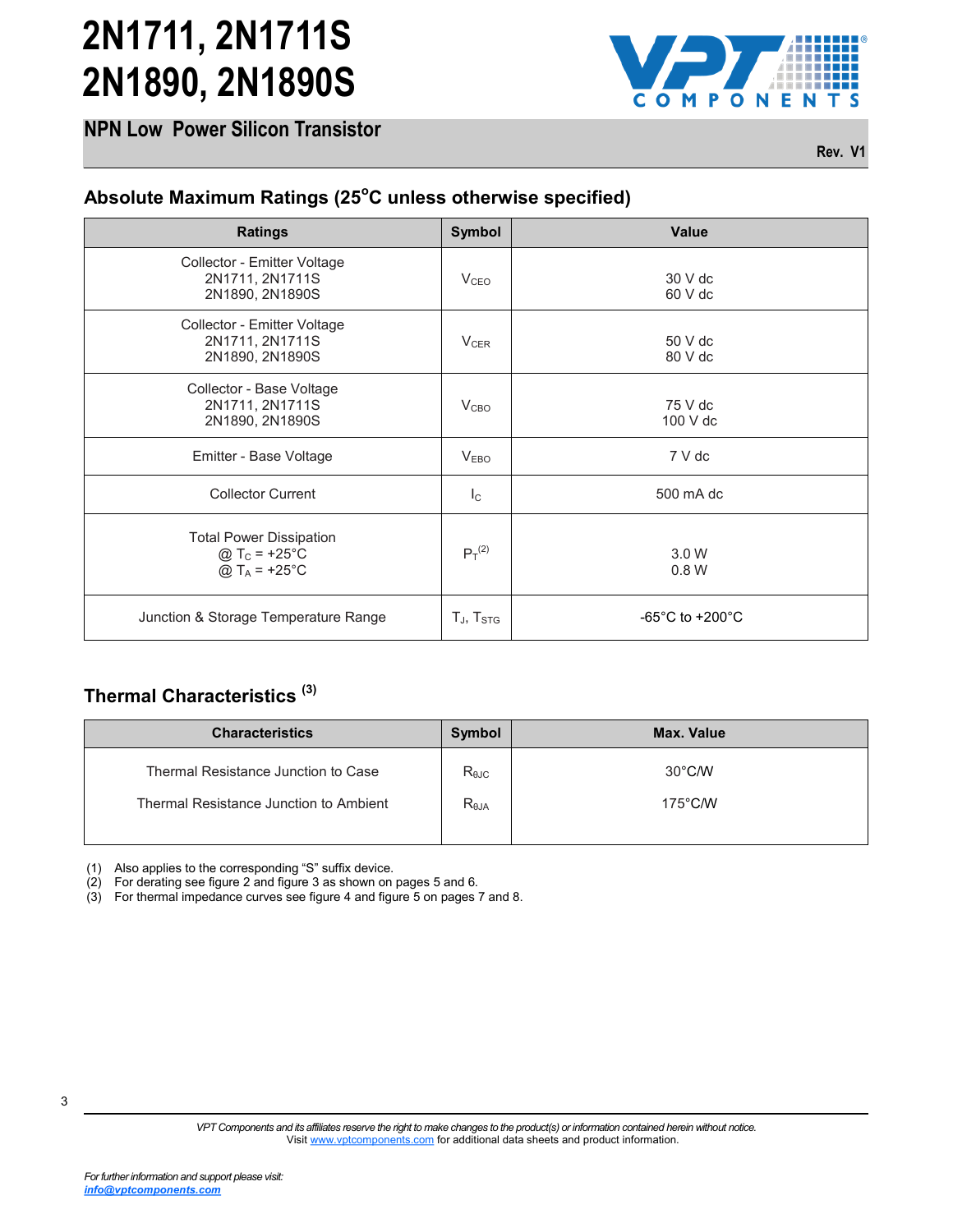**NPN Low Power Silicon Transistor** 



**Rev. V1**

| <b>Millimeters</b><br>Ltr<br>Inches<br><b>Notes</b><br>Min<br>Max<br>Min<br>Max<br><b>CD</b><br>.305<br>7.75<br>335<br>8.51<br><b>CH</b><br>6.60<br>240<br>.260<br>6.10<br>HD<br>.335<br>.370<br>8.51<br>9.40<br>LC<br>200 TYP<br>5.08 TYP<br>7<br>LD<br>.016<br>.021<br>0.41<br>0.53<br>6<br>LL<br>See notes<br>7, 9, and 10<br>LU<br>0.41<br>7<br>.016<br>.019<br>0.48<br>.050<br>1.27<br>7<br>L1<br>.250<br>6.35<br>7<br>L <sub>2</sub><br>P<br>2.54<br>5<br>.100<br>1.27<br>Q<br>.050<br>.010<br>0.254<br>8<br>r<br>TL<br>.029<br>.045<br>0.74<br>1.14<br>4<br>034<br>3<br>TW<br>028<br>0.71<br>0.86<br>6<br>45° TP<br>45° TP<br>α<br>Emitter<br>Term 1<br>Term <sub>2</sub><br><b>Base</b><br>Term 3<br>Collector<br>NOTES:<br>1. Dimensions are in inches.<br>2. Millimeters are given for general information only.<br>4. TL measured from maximum HD.<br>beyond LL minimum.<br>8. r (radius) applies to both inside corners of tab.<br>maximum (TO-39). | (44.45 mm) maximum (TO-5).<br>11. In accordance with ASME Y14.5M, diameters are equ<br>* FIGURE 1. Physical di |  |  | <b>Dimensions</b> |  |
|-----------------------------------------------------------------------------------------------------------------------------------------------------------------------------------------------------------------------------------------------------------------------------------------------------------------------------------------------------------------------------------------------------------------------------------------------------------------------------------------------------------------------------------------------------------------------------------------------------------------------------------------------------------------------------------------------------------------------------------------------------------------------------------------------------------------------------------------------------------------------------------------------------------------------------------------------------------------|----------------------------------------------------------------------------------------------------------------|--|--|-------------------|--|
|                                                                                                                                                                                                                                                                                                                                                                                                                                                                                                                                                                                                                                                                                                                                                                                                                                                                                                                                                                 |                                                                                                                |  |  |                   |  |
|                                                                                                                                                                                                                                                                                                                                                                                                                                                                                                                                                                                                                                                                                                                                                                                                                                                                                                                                                                 |                                                                                                                |  |  |                   |  |
|                                                                                                                                                                                                                                                                                                                                                                                                                                                                                                                                                                                                                                                                                                                                                                                                                                                                                                                                                                 |                                                                                                                |  |  |                   |  |
|                                                                                                                                                                                                                                                                                                                                                                                                                                                                                                                                                                                                                                                                                                                                                                                                                                                                                                                                                                 |                                                                                                                |  |  |                   |  |
|                                                                                                                                                                                                                                                                                                                                                                                                                                                                                                                                                                                                                                                                                                                                                                                                                                                                                                                                                                 |                                                                                                                |  |  |                   |  |
|                                                                                                                                                                                                                                                                                                                                                                                                                                                                                                                                                                                                                                                                                                                                                                                                                                                                                                                                                                 |                                                                                                                |  |  |                   |  |
|                                                                                                                                                                                                                                                                                                                                                                                                                                                                                                                                                                                                                                                                                                                                                                                                                                                                                                                                                                 |                                                                                                                |  |  |                   |  |
| 3. Beyond r maximum, TW must be held to a minimum le<br>5. CD shall not vary more than ±.010 inch (0.25 mm) in z<br>6. Leads at gauge plane .054 - .055 inch (1.37 - 1.40 mn<br>(0.18 mm) radius of true position (TP) at a maximum r<br>The device may be measured by direct methods or by<br>7. LU applies between L <sub>1</sub> and L <sub>2</sub> . LD applies between L <sub>2</sub><br>9. For transistor types 2N1711S and 2N1890S, LL is .50<br>10. For transistor types 2N1711 and 2N1890, LL is 1.500                                                                                                                                                                                                                                                                                                                                                                                                                                                 |                                                                                                                |  |  |                   |  |
|                                                                                                                                                                                                                                                                                                                                                                                                                                                                                                                                                                                                                                                                                                                                                                                                                                                                                                                                                                 |                                                                                                                |  |  |                   |  |
|                                                                                                                                                                                                                                                                                                                                                                                                                                                                                                                                                                                                                                                                                                                                                                                                                                                                                                                                                                 |                                                                                                                |  |  |                   |  |
|                                                                                                                                                                                                                                                                                                                                                                                                                                                                                                                                                                                                                                                                                                                                                                                                                                                                                                                                                                 |                                                                                                                |  |  |                   |  |
|                                                                                                                                                                                                                                                                                                                                                                                                                                                                                                                                                                                                                                                                                                                                                                                                                                                                                                                                                                 |                                                                                                                |  |  |                   |  |
|                                                                                                                                                                                                                                                                                                                                                                                                                                                                                                                                                                                                                                                                                                                                                                                                                                                                                                                                                                 |                                                                                                                |  |  |                   |  |
|                                                                                                                                                                                                                                                                                                                                                                                                                                                                                                                                                                                                                                                                                                                                                                                                                                                                                                                                                                 |                                                                                                                |  |  |                   |  |
|                                                                                                                                                                                                                                                                                                                                                                                                                                                                                                                                                                                                                                                                                                                                                                                                                                                                                                                                                                 |                                                                                                                |  |  |                   |  |
|                                                                                                                                                                                                                                                                                                                                                                                                                                                                                                                                                                                                                                                                                                                                                                                                                                                                                                                                                                 |                                                                                                                |  |  |                   |  |
|                                                                                                                                                                                                                                                                                                                                                                                                                                                                                                                                                                                                                                                                                                                                                                                                                                                                                                                                                                 |                                                                                                                |  |  |                   |  |
|                                                                                                                                                                                                                                                                                                                                                                                                                                                                                                                                                                                                                                                                                                                                                                                                                                                                                                                                                                 |                                                                                                                |  |  |                   |  |
|                                                                                                                                                                                                                                                                                                                                                                                                                                                                                                                                                                                                                                                                                                                                                                                                                                                                                                                                                                 |                                                                                                                |  |  |                   |  |
|                                                                                                                                                                                                                                                                                                                                                                                                                                                                                                                                                                                                                                                                                                                                                                                                                                                                                                                                                                 |                                                                                                                |  |  |                   |  |
|                                                                                                                                                                                                                                                                                                                                                                                                                                                                                                                                                                                                                                                                                                                                                                                                                                                                                                                                                                 |                                                                                                                |  |  |                   |  |
|                                                                                                                                                                                                                                                                                                                                                                                                                                                                                                                                                                                                                                                                                                                                                                                                                                                                                                                                                                 |                                                                                                                |  |  |                   |  |



- 
- 
- 
- 
- 
- 
- 
- 
- 
- 
- 

4

*VPT Components and its affiliates reserve the right to make changes to the product(s) or information contained herein without notice.*  Visit [www.vptcomponents.com](http://www.vptcomponents.com) for additional data sheets and product information.

*For further information and support please visit: [info@vptcomponents.com](mailto:info@vptcomponents.com)*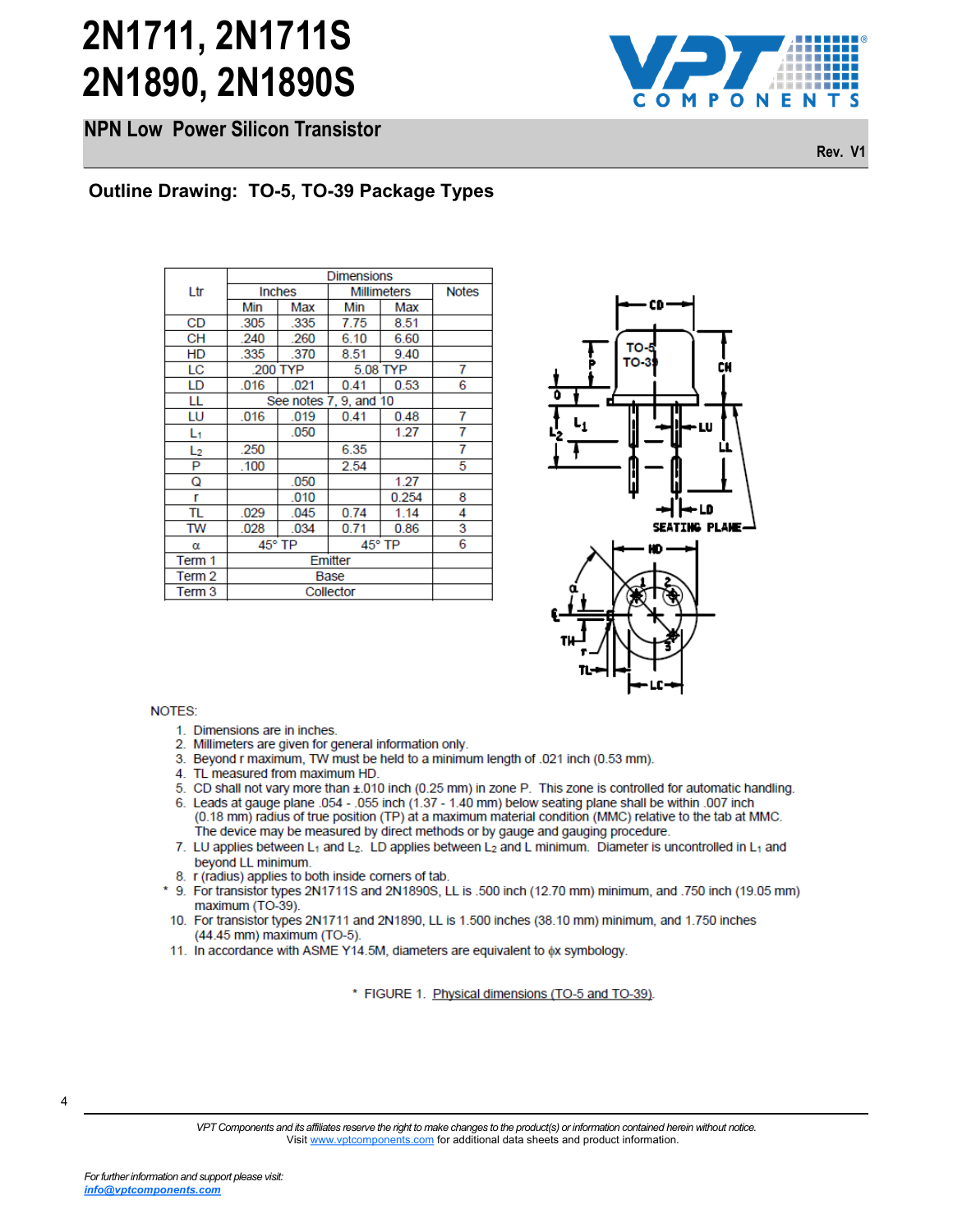**NPN Low Power Silicon Transistor** 



**Rev. V1**



- 
- 
- 
- 

*VPT Components and its affiliates reserve the right to make changes to the product(s) or information contained herein without notice.*  Visit [www.vptcomponents.com](http://www.vptcomponents.com) for additional data sheets and product information.

*For further information and support please visit: [info@vptcomponents.com](mailto:info@vptcomponents.com)*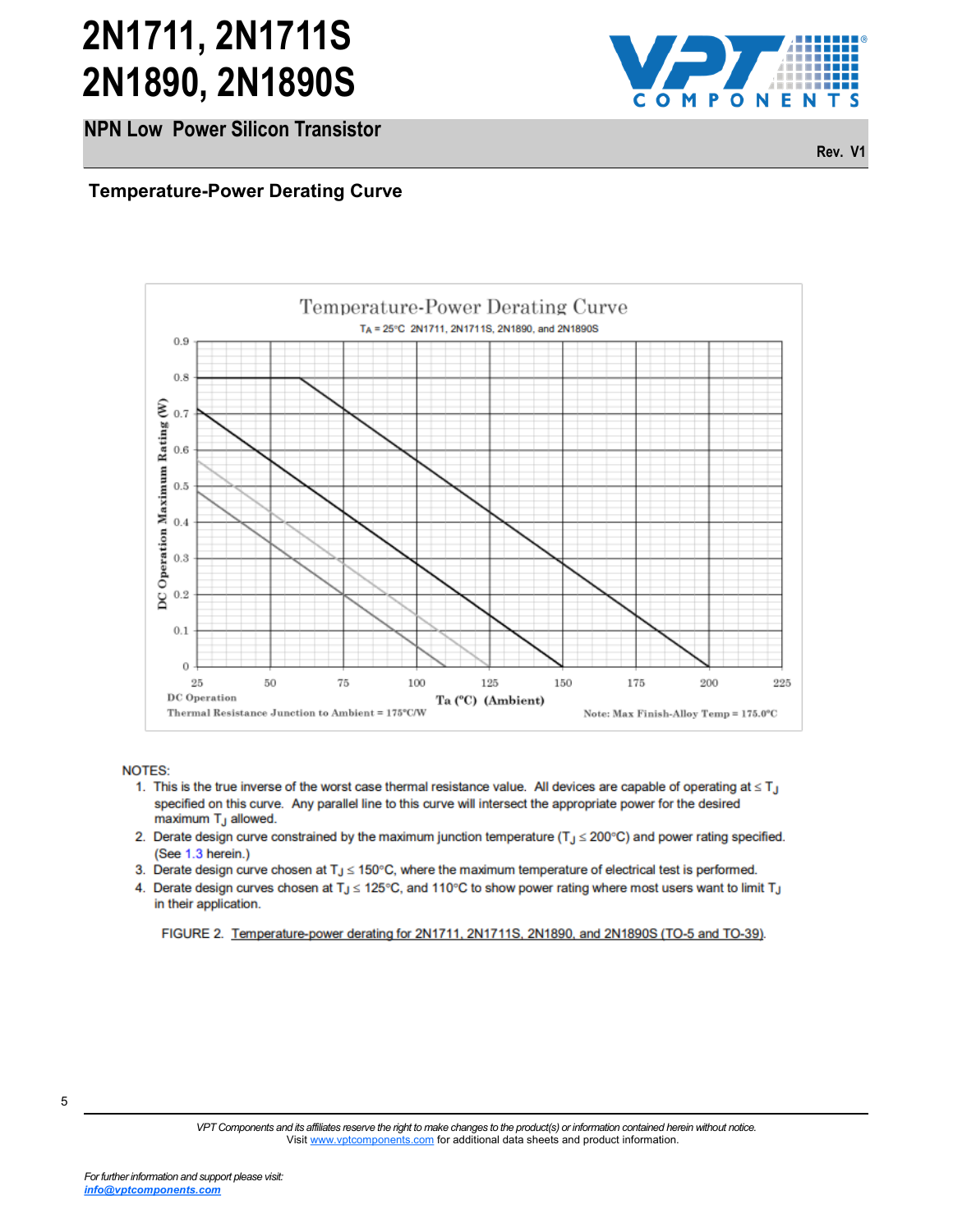**NPN Low Power Silicon Transistor** 



**Rev. V1**



- 
- 
- 
- 

*VPT Components and its affiliates reserve the right to make changes to the product(s) or information contained herein without notice.*  Visit [www.vptcomponents.com](http://www.vptcomponents.com) for additional data sheets and product information.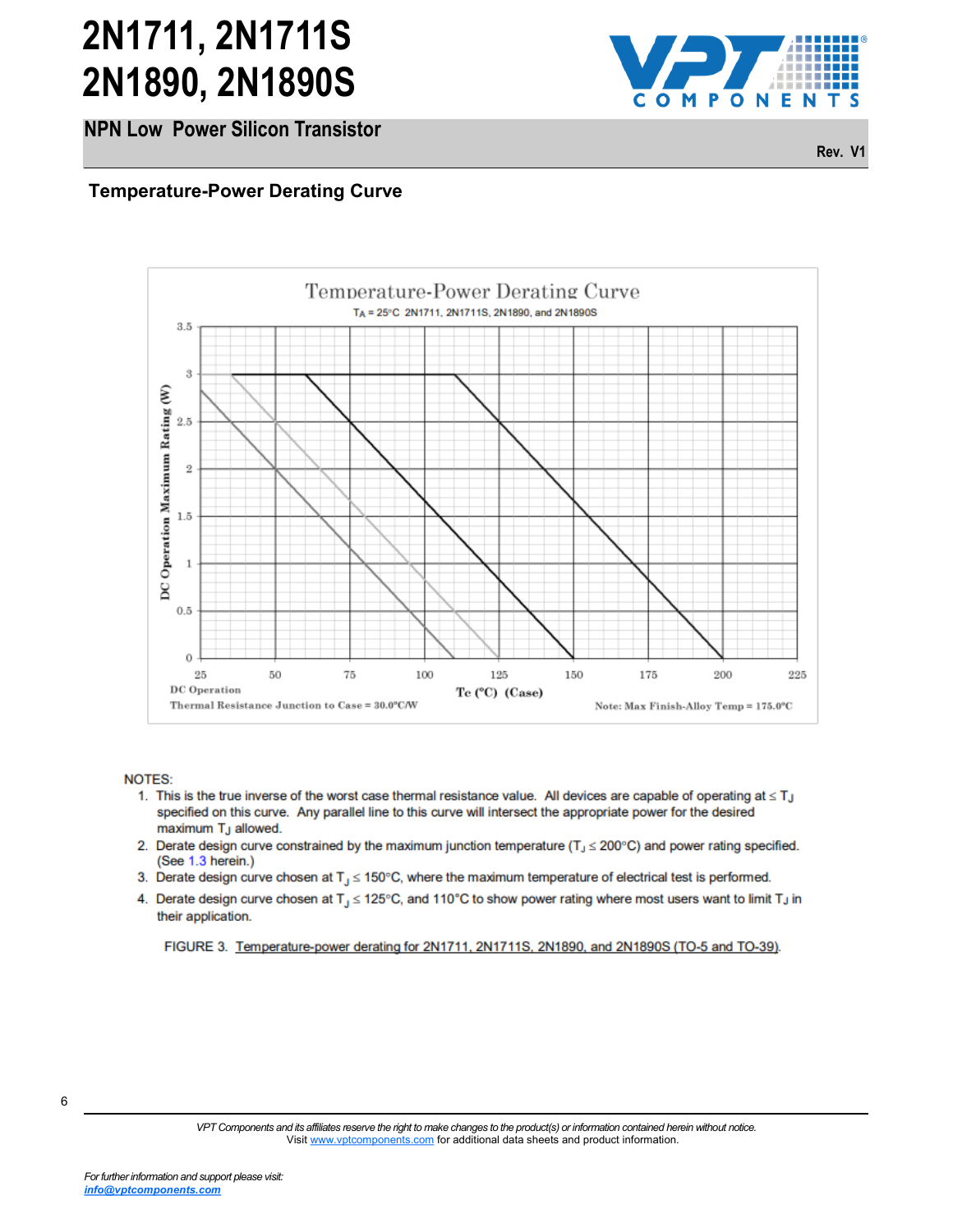**NPN Low Power Silicon Transistor** 



**Rev. V1**



**Maximum Thermal Impedance** 

*VPT Components and its affiliates reserve the right to make changes to the product(s) or information contained herein without notice.*  Visit [www.vptcomponents.com](http://www.vptcomponents.com) for additional data sheets and product information.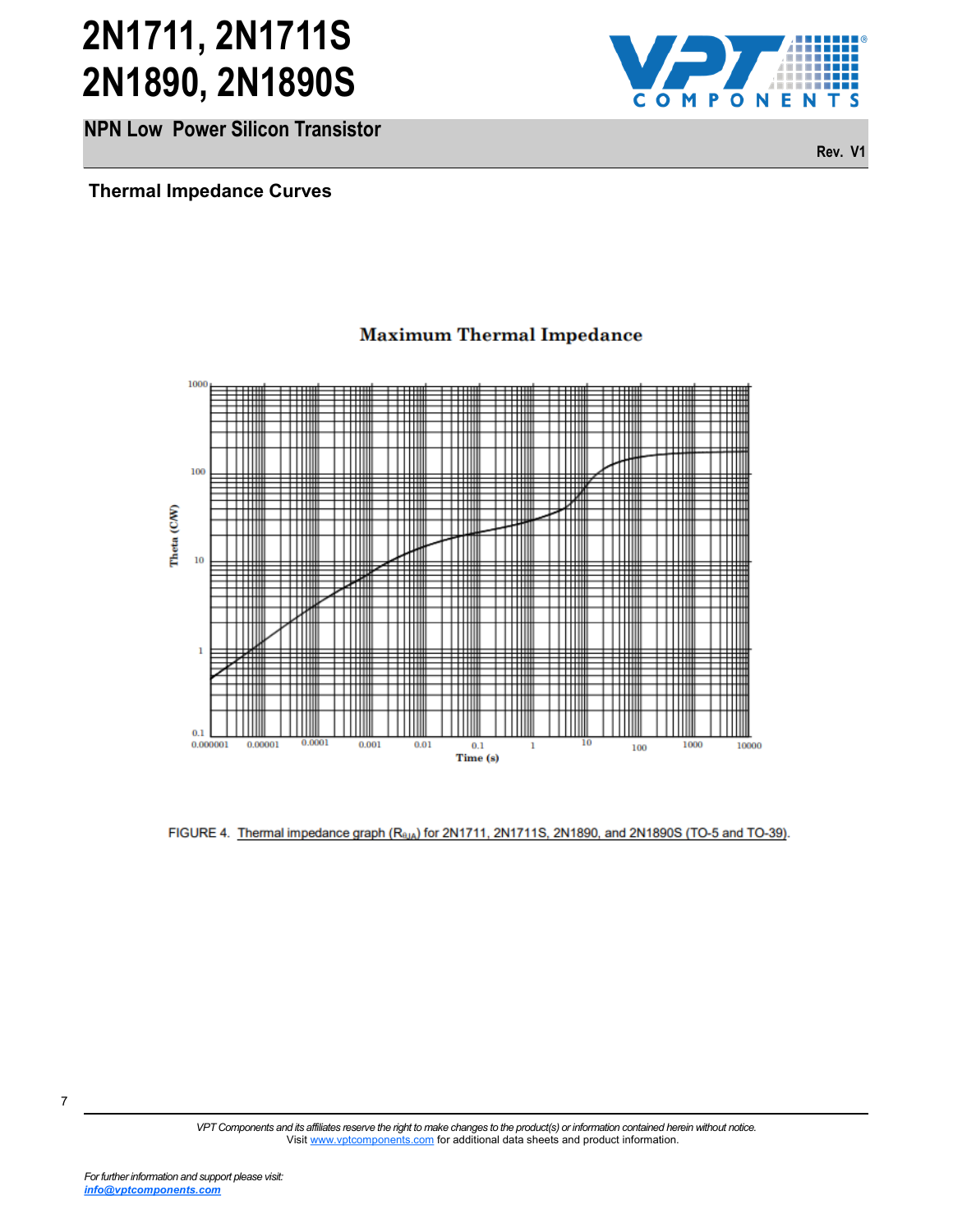**NPN Low Power Silicon Transistor** 



**Rev. V1**



### **Maximum Thermal Impedance**

*VPT Components and its affiliates reserve the right to make changes to the product(s) or information contained herein without notice.*  Visit [www.vptcomponents.com](http://www.vptcomponents.com) for additional data sheets and product information.